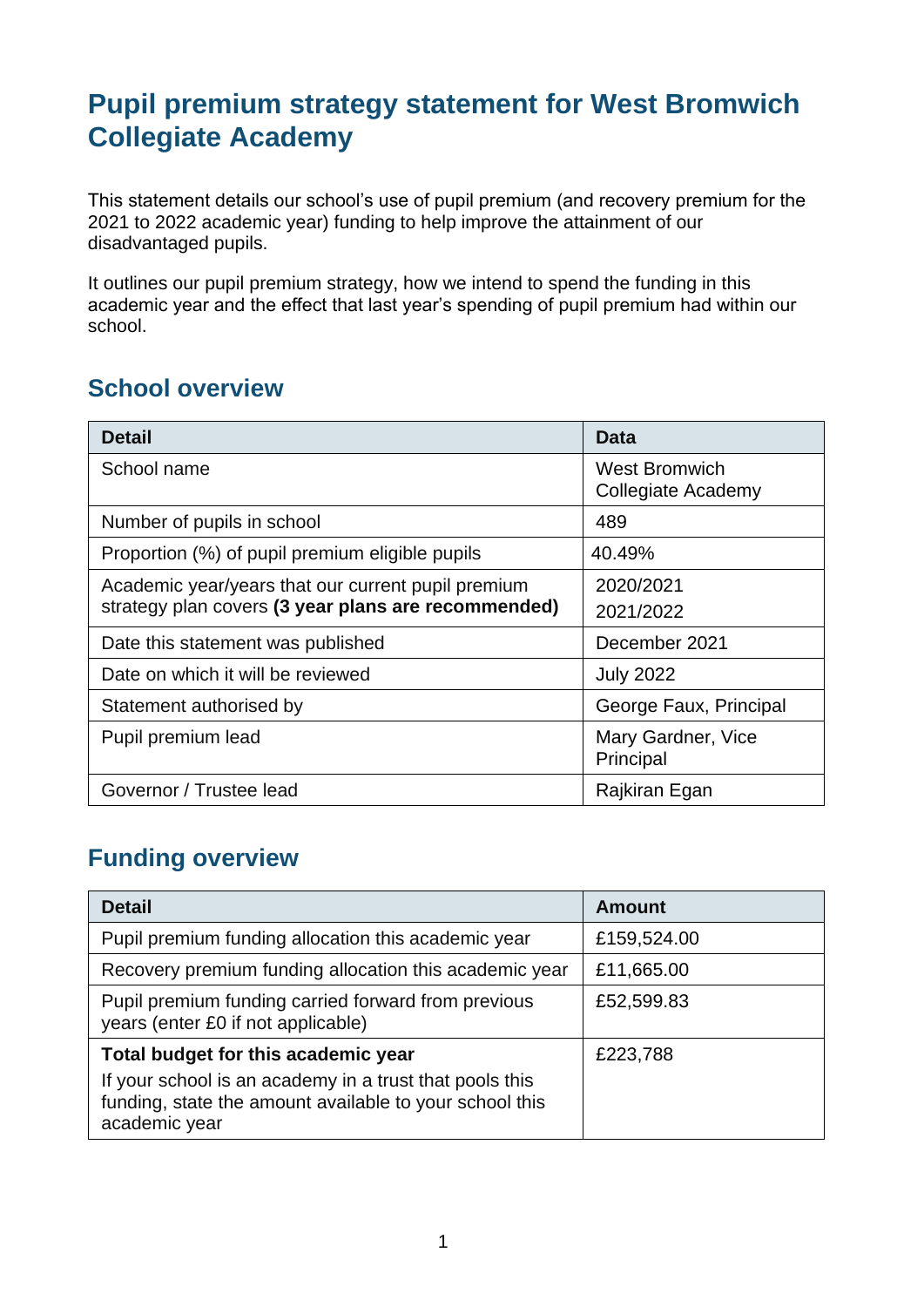# **Part A: Pupil premium strategy plan**

### **Statement of intent**

Pupil Premium funding is used to support a raft of interventions specifically targeted at those students who are eligible for this funding in the Academy.

The key principles of the use of our Pupil Premium funding are addressing individual needs and equality of opportunity where there are difficult circumstances and providing strong additional academic support for our Pupil Premium students with the allocated funding, so that they make good progress in line with their peers and become wellrounded, responsible and aspirational young adults.

Pupil Premium is an identified and monitored attribute for students at a whole school, departmental and pastoral level. All teaching staff will be aware of these students within their classes and are asked to be mindful of when and where support needs to be drawn from the funding to provide equality of opportunity.

The focus of our pupil premium strategy is to support disadvantaged students to achieve that goal, including good progress for those who area also identified as most able or SEN. The strategy will also target and support students whom are classified as 'vulnerable' due to safeguarding needs or being LAC.

High-quality learning and teaching and first wave interventions are at the heart of our approach, with a focus on areas in which disadvantaged students require the most support. This is proven to have the greatest impact on closing the disadvantage attainment gap and at the same time will benefit the non-disadvantaged students in our school.

We will ensure that all staff have high expectations and aspirations for disadvantaged students and provide suitable challenge and support to allow them to make good progress. Assessment will be regular and robust and will inform specific early interventions, that will be monitored by class teachers and heads of department.

Supporting disadvantaged students who experience safeguarding and behavioral challenges by providing a range of mentoring, counselling, mental health and wellbeing support is also at the heart of our strategy.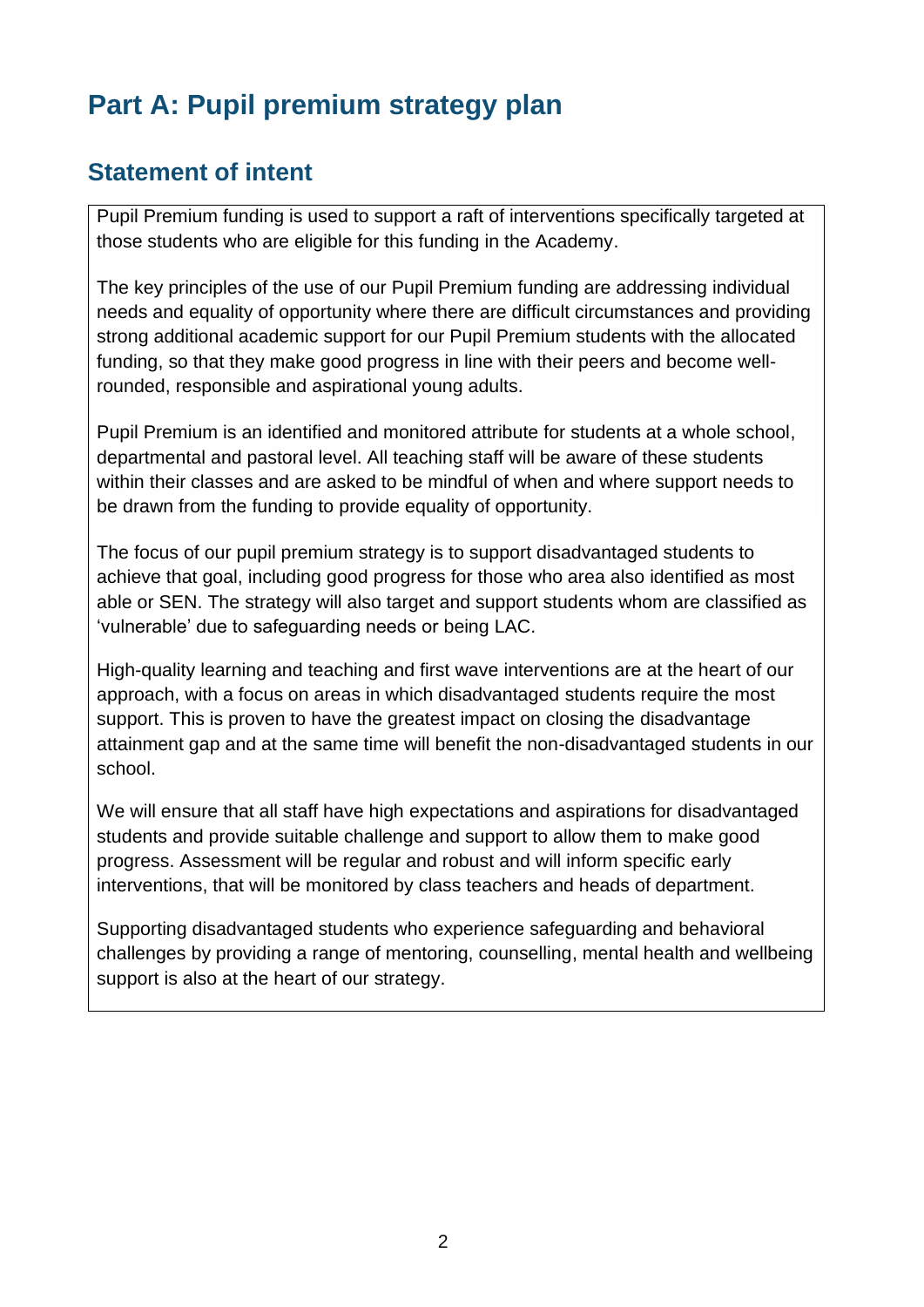# **Challenges**

This details the key challenges to achievement that we have identified among our disadvantaged pupils.

| <b>Challenge</b><br>number | <b>Detail of challenge</b>                                                                                                                                                                                                                                                                                                                                                       |
|----------------------------|----------------------------------------------------------------------------------------------------------------------------------------------------------------------------------------------------------------------------------------------------------------------------------------------------------------------------------------------------------------------------------|
| 1                          | <b>Safeguarding and welfare issues</b>                                                                                                                                                                                                                                                                                                                                           |
|                            | This includes supporting with significant and often highly complex safe-<br>guarding issues which disproportionally affect these students.                                                                                                                                                                                                                                       |
|                            | With approximately 40% of students being classed as disadvantaged<br>these represent the majority of students who are referred to our Safe-<br>guarding Department.                                                                                                                                                                                                              |
|                            | These students face additional barriers to learning that require a high<br>level of intervention to support and which often lead to both student and<br>family support.                                                                                                                                                                                                          |
| $\overline{2}$             | Low home aspirations and lower prior attainment                                                                                                                                                                                                                                                                                                                                  |
|                            | The English and Maths attainment of disadvantaged students is gener-<br>ally lower than non-disadvantaged students.                                                                                                                                                                                                                                                              |
|                            | Baseline tests carried out with Year 7 students during the Autumn term<br>indicate that disadvantaged students are on average 6 points lower in<br>English and 5 points lower in Maths than their peers.                                                                                                                                                                         |
|                            | In English, 28/54 52% PP students are below age-related expectations<br>compared with 38/102 37% of non-PP students. (Below 100 SAS).                                                                                                                                                                                                                                            |
|                            | In Maths, 34/54 PP 63% PP students are below age-related expecta-<br>tions compared with 46/102 45% of non-PP students. (Below 100 SAS)                                                                                                                                                                                                                                          |
|                            | For the academic year 2020-21 (which included Covid and lockdown),<br>baseline tests carried out at the start and end of the year indicate that<br>in English, students were approximately 5 points behind non-PP, but<br>the gap widened to 6 points, and in Maths the gap was 7 points and<br>widened to 8 points. We are putting in place interventions to reduce the<br>gap. |
|                            | While this has been exacerbated by the Covid Pandemic we put a<br>number of supportive interventions in to help students throughout lock-<br>down.                                                                                                                                                                                                                               |
| 3                          | Lack of equipment and technology that can affect the quality of<br>outputs in classwork and homework                                                                                                                                                                                                                                                                             |
|                            | Our assessments, observations and discussions with pupils and fami-<br>lies suggest that the education and wellbeing of many of our disadvan-<br>taged pupils have been impacted by partial school closures to a greater                                                                                                                                                         |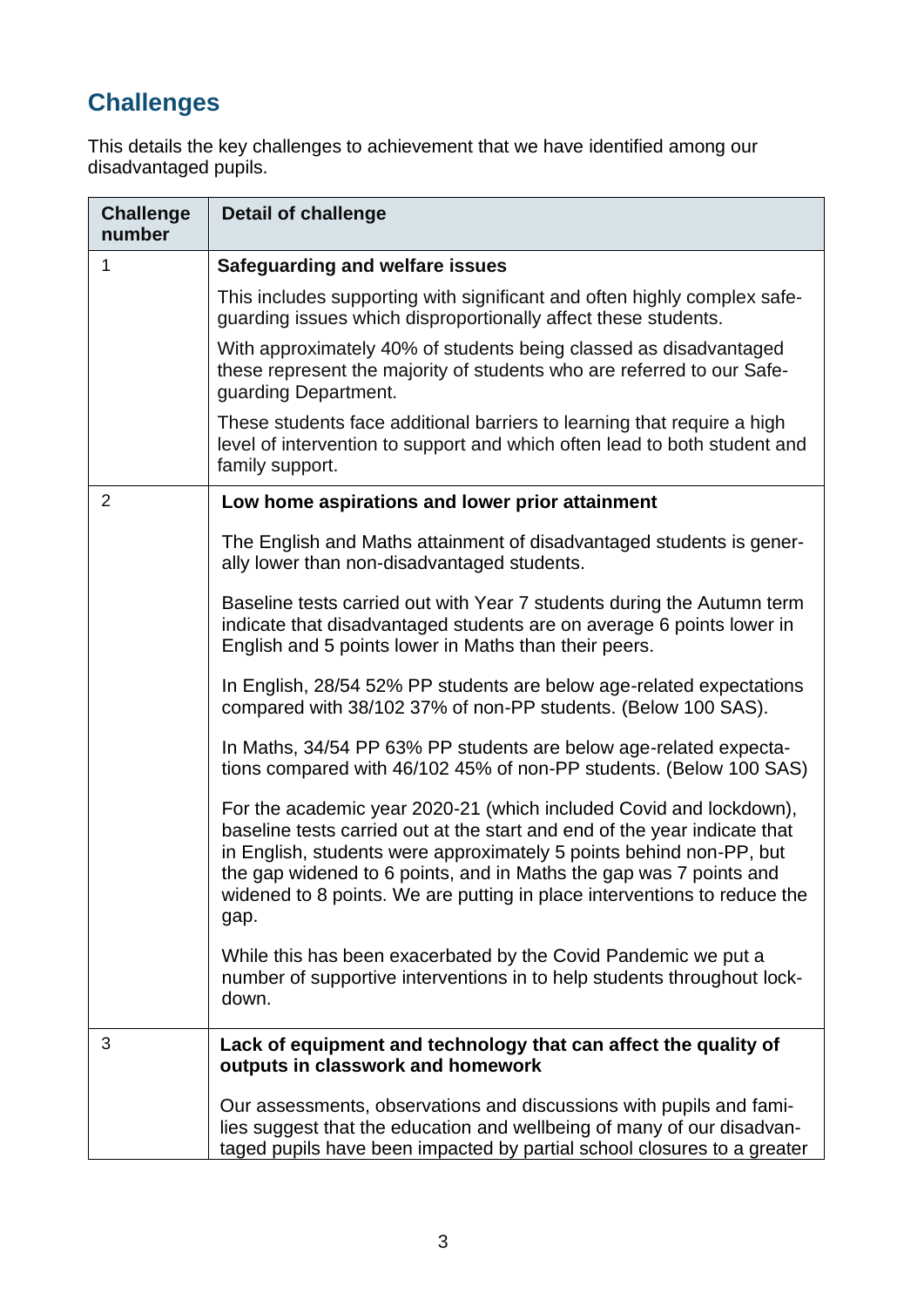|                | extent than for other pupils. These findings are backed up by several<br>national studies.                                                                                                                                                                                                                                                                                                                                                                                                                                        |
|----------------|-----------------------------------------------------------------------------------------------------------------------------------------------------------------------------------------------------------------------------------------------------------------------------------------------------------------------------------------------------------------------------------------------------------------------------------------------------------------------------------------------------------------------------------|
|                | This has resulted in significant knowledge gaps resulting in pupils fall-<br>ing further behind age-related expectations, especially in maths.                                                                                                                                                                                                                                                                                                                                                                                    |
| $\overline{4}$ | Poverty reducing students' participation in extracurricular activi-<br>ties and trips as well as a need to build cultural capital.                                                                                                                                                                                                                                                                                                                                                                                                |
|                | Financial difficulties or lack of engagement of families can meant that<br>disadvantaged students miss out on opportunities that could broaden<br>their horizons, increase their cultural capital and raise their aspirations.<br>Our aim is to ensure that no student will miss out on extra-curricular op-<br>portunities due to being disadvantaged.                                                                                                                                                                           |
|                | Every child should have at least one theatre experience, museum or<br>exhibition experience, university experience during their time with us.                                                                                                                                                                                                                                                                                                                                                                                     |
|                | Students often lack resource at home to build cultural capital which we<br>are looking to rectify through our online and library services.                                                                                                                                                                                                                                                                                                                                                                                        |
| 5              | Wellbeing                                                                                                                                                                                                                                                                                                                                                                                                                                                                                                                         |
|                | Our assessments (including wellbeing survey), observations and dis-<br>cussions with pupils and families have identified social and emotional<br>issues for many pupils, such as anxiety, depression (diagnosed by<br>medical professionals) and low self-esteem. This is partly driven by<br>concern about catching up lost learning and exams/future prospects,<br>and the lack of enrichment opportunities due to the pandemic. These<br>challenges particularly affect disadvantaged pupils, including their at-<br>tainment. |
|                | During the pandemic, teacher referrals for support markedly increased.<br>Some students currently require additional support with social and emo-<br>tional needs, mentoring, family intervention and small group interven-<br>tions.                                                                                                                                                                                                                                                                                             |
| 6              | <b>Attendance</b>                                                                                                                                                                                                                                                                                                                                                                                                                                                                                                                 |
|                | Our attendance data over the year to date indicates that attendance<br>among disadvantages students has been 3.03% lower than that for<br>non-disadvantages students.                                                                                                                                                                                                                                                                                                                                                             |
|                | Since opening in 2019, attendance among disadvantaged students has<br>been 2.2% lower than for non-disadvantaged students. Our assess-<br>ments indicate that generally, absenteeism is negatively impacting the<br>progress of PP students.                                                                                                                                                                                                                                                                                      |
|                | Having said this the attendance of Pupil premium students is strong<br>compared to national averages/                                                                                                                                                                                                                                                                                                                                                                                                                             |
|                | In terms of students persistently absent, 54.29% are disadvantaged.<br>This is disproportionate, considering that disadvantaged students make<br>up 40.49% of the cohort.                                                                                                                                                                                                                                                                                                                                                         |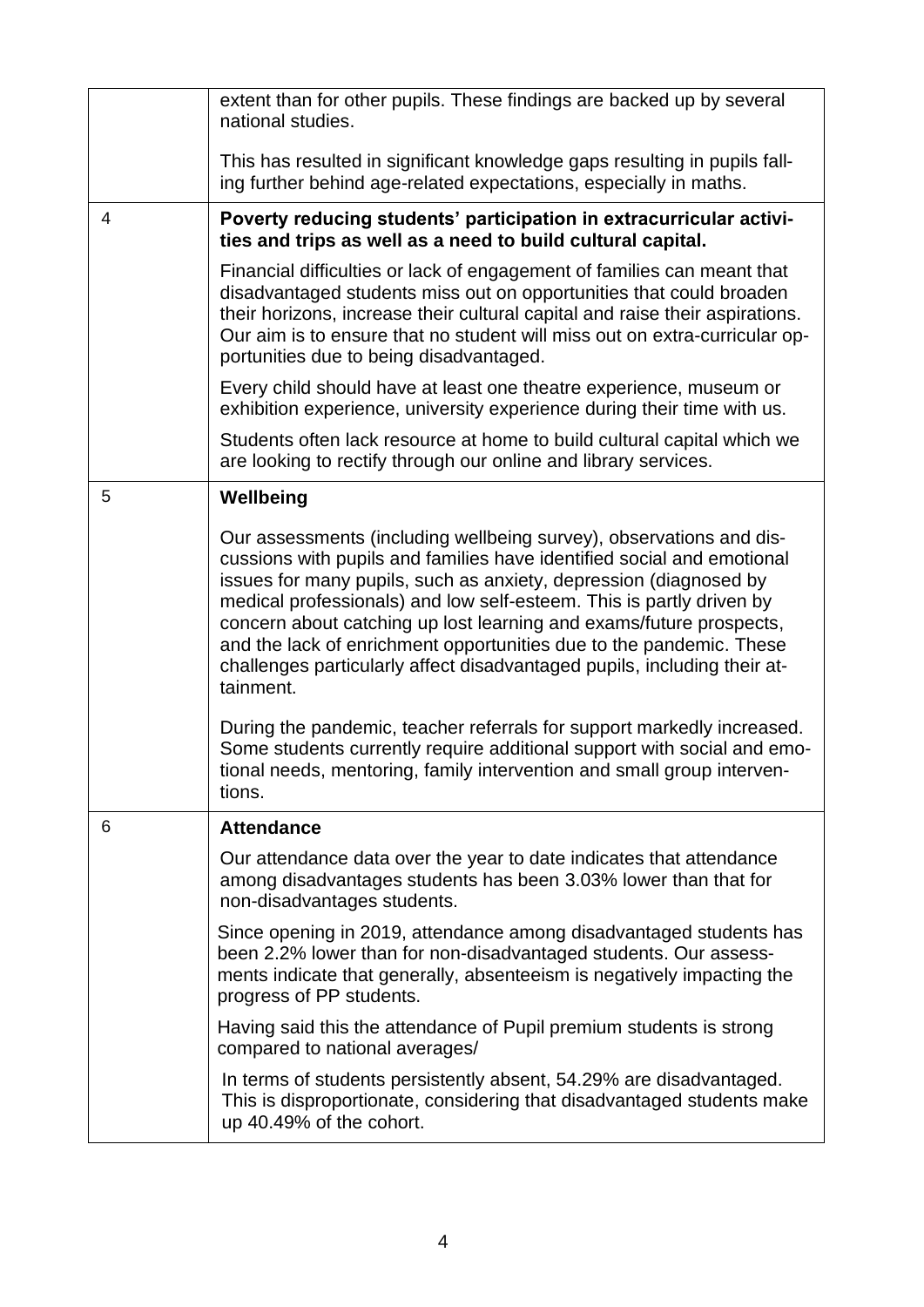## **Intended outcomes**

This explains the outcomes we are aiming for **by the end of our current strategy plan**, and how we will measure whether they have been achieved.

| Intended outcome                                                                                                                                                                    | <b>Success criteria</b>                                                                                                                                                                                                                                |
|-------------------------------------------------------------------------------------------------------------------------------------------------------------------------------------|--------------------------------------------------------------------------------------------------------------------------------------------------------------------------------------------------------------------------------------------------------|
| To reduce the barriers<br>to learning for<br>disadvantaged<br>students related to<br>safeguarding issues.                                                                           | Fewer numbers of disadvantaged students will be referred to<br>safeguarding as early targeted interventions can take place.                                                                                                                            |
| Improved attainment<br>among<br>disadvantaged<br>students across the<br>curriculum in the<br>move towards KS4.                                                                      | 50% or more of disadvantaged pupils select KS4 choices<br>that are eligible for entering the English Baccalaureate<br>(EBacc).<br>The gap between disadvantaged and non-disadvantaged<br>students is reduced in the end of year baseline test results. |
| Disadvantaged<br>students receive<br>regular and<br>appropriate guidance<br>to support them in                                                                                      | All disadvantaged students will receive a IAG interview from<br>a trained advisor during Year 9.<br>All disadvantaged students will make appropriate options<br>choices during Year 9.                                                                 |
| selecting KS4 options<br>with a view to Post-16<br>choices.                                                                                                                         |                                                                                                                                                                                                                                                        |
| All students to access<br>the equipment and<br>technology required<br>to complete<br>classwork and<br>homework to a high<br>standard.                                               | All PP students to be provided with a basic toolkit of equip-<br>ment to allow them to produce high quality work and to re-<br>duce any potential conflict caused by lacking equipment.                                                                |
|                                                                                                                                                                                     | All PP students to have access to homework club including<br>use of their devices each break and lunchtime and 4 after-<br>school sessions per week.                                                                                                   |
|                                                                                                                                                                                     | All PP students to be provided with core revision guides and<br>study materials.                                                                                                                                                                       |
| Continued support for<br>PP students in<br>attending trips and<br>taking up<br>opportunities that<br>may otherwise be<br>unobtainable and<br>hinder their progress.<br>(Aim Higher) | Students from disadvantaged backgrounds having the same<br>access to experiences as other students in the academy and<br>being able to use these experiences to further their learning.                                                                |
|                                                                                                                                                                                     | PP students will be able to attend academic curriculum-<br>linked trips for free and will receive subsidisation on some<br>enrichment opportunities, linked to building Cultural Capital.                                                              |
| To achieve and<br>sustain improved<br>wellbeing for all<br>students, including                                                                                                      | Sustained higher levels of wellbeing demonstrated by:<br>qualitative data from student voice, student and parent<br>surveys and teacher observations.                                                                                                  |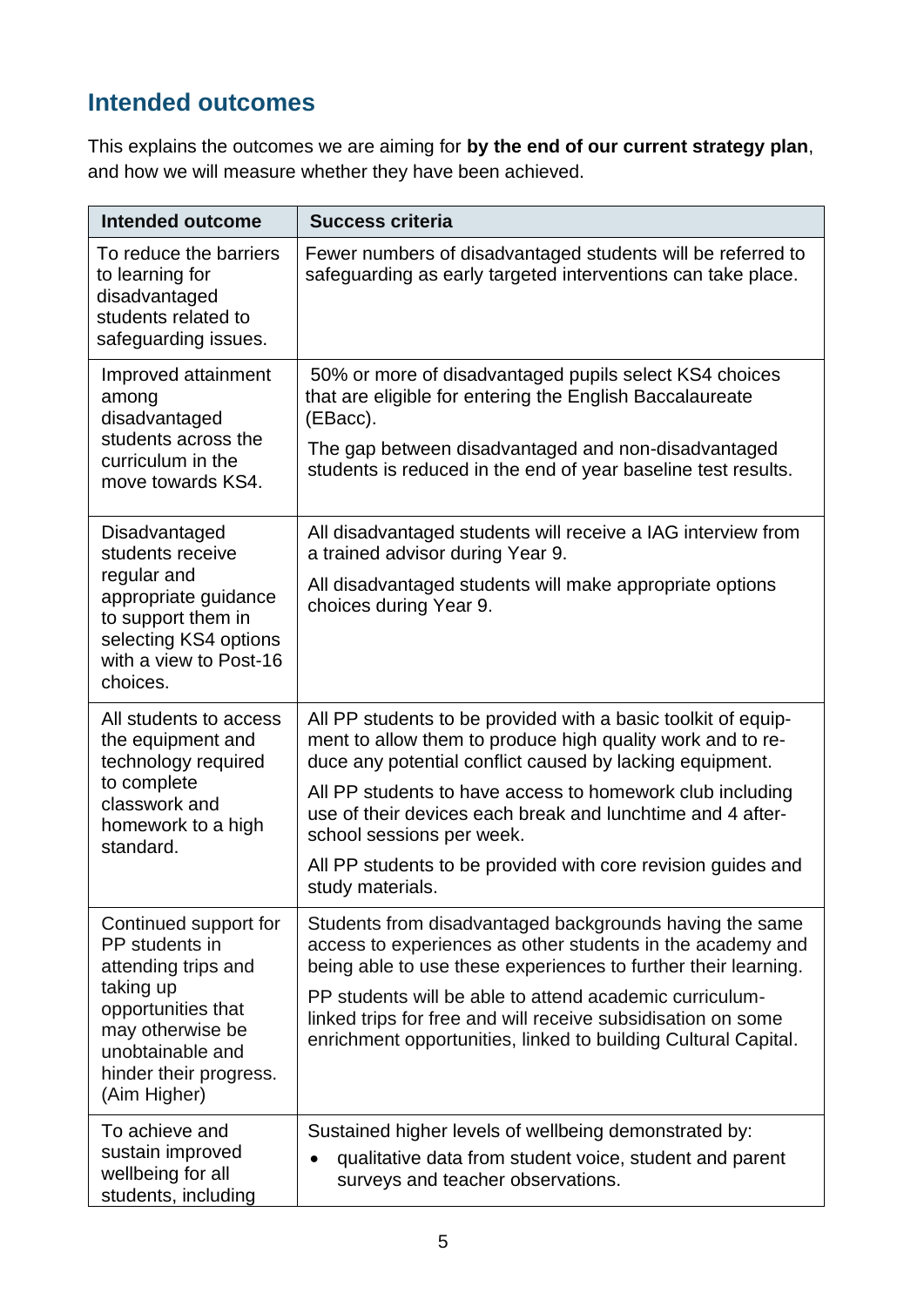| those who are            | a significant increase in participation in extra-curricular                                                                                                            |
|--------------------------|------------------------------------------------------------------------------------------------------------------------------------------------------------------------|
| disadvantaged.           | activities, particularly among disadvantaged pupils.                                                                                                                   |
| To achieve and           | Sustained high attendance 2021-22 demonstrated by:                                                                                                                     |
| sustain improved         | the overall absence rate for all pupils being no more than                                                                                                             |
| attendance for all       | 5%, and the attendance gap between disadvantaged pu-                                                                                                                   |
| pupils, particularly our | pils and their non-disadvantaged peers being reduced to                                                                                                                |
| disadvantaged pupils.    | no more than 1.5%.                                                                                                                                                     |
|                          | the percentage of all pupils who are persistently absent<br>being below 10% and the figure among disadvantaged<br>pupils being no more than 5% lower than their peers. |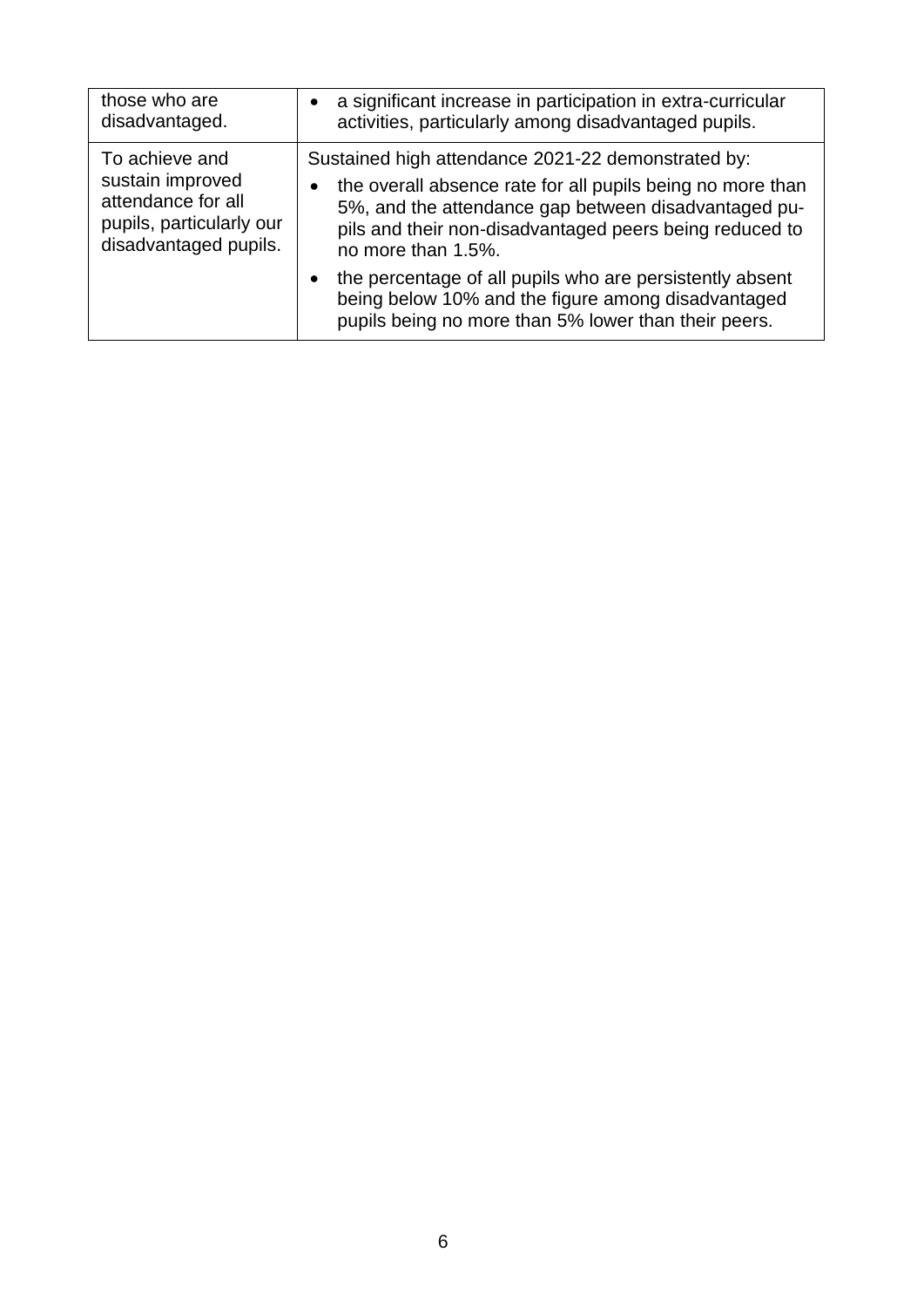### **Activity in this academic year**

This details how we intend to spend our pupil premium (and recovery premium funding) **this academic year** to address the challenges listed above.

#### **Teaching (for example, CPD, recruitment and retention)**

#### Budgeted cost: **£111,666.80**

| <b>Activity</b>                                                                                                                                   | <b>Evidence that supports this</b><br>approach                                                                                                                                                                                    | <b>Challenge</b><br>number(s)<br>addressed |
|---------------------------------------------------------------------------------------------------------------------------------------------------|-----------------------------------------------------------------------------------------------------------------------------------------------------------------------------------------------------------------------------------|--------------------------------------------|
| Purchase of standardised<br>diagnostic assessments.<br>Training will be provided for<br>staff to ensure assessments<br>are interpreted correctly. | Standardised tests can provide<br>reliable insights into the specific<br>strengths and weaknesses of each<br>pupil to help ensure they receive the<br>correct additional support through<br>interventions or teacher instruction: | $\overline{2}$                             |
| Teaching posts for<br>intervention                                                                                                                | Identified staff have a role to support<br>PP students with aspirations and ac-<br>cessing higher level work.                                                                                                                     | 2, 3                                       |

#### **Targeted academic support (for example, tutoring, one-to-one support structured interventions)**

#### Budgeted cost: **£15,091.68**

| <b>Activity</b>                                      | <b>Evidence that supports this</b><br>approach                                                                                                                                                    | <b>Challenge</b><br>number(s)<br>addressed |
|------------------------------------------------------|---------------------------------------------------------------------------------------------------------------------------------------------------------------------------------------------------|--------------------------------------------|
| Online tuition                                       | Mentoring and effective advice and<br>guidance has ensured that students re-<br>main motivated.                                                                                                   | 2, 3                                       |
| Staff to drive covid catch<br>up form time programme | An extended form time provides oppor-<br>tunities for students to receive bespoke<br>intervention in the core subjects. This is<br>via live teaching, online learning and<br>small group tuition. | 2, 3                                       |

#### **Wider strategies (for example, related to attendance, behaviour, wellbeing)**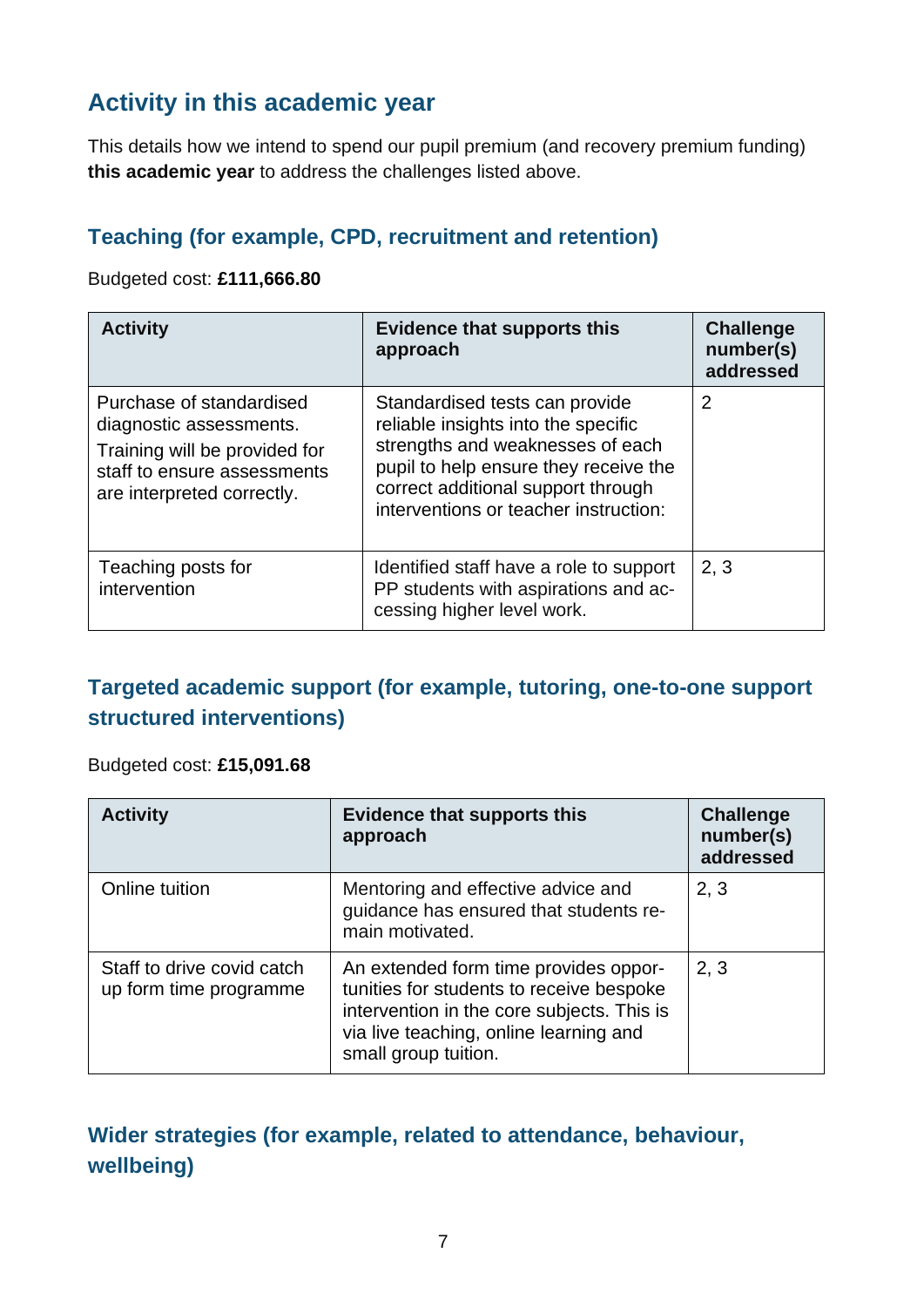### Budgeted cost: **£31,904.80**

| <b>Activity</b>                                                                                                                                              | Evidence that supports this approach                                                                                                                                                                                                                                                                                                                                    | <b>Challenge</b><br>number(s)<br>addressed |
|--------------------------------------------------------------------------------------------------------------------------------------------------------------|-------------------------------------------------------------------------------------------------------------------------------------------------------------------------------------------------------------------------------------------------------------------------------------------------------------------------------------------------------------------------|--------------------------------------------|
| Well-being intervention.<br>Use of external providers<br>to provide mentoring and<br>counselling, for<br>individuals and for small<br>groups with identified | Feedback from students who have re-<br>ceived support so far is overwhelmingly<br>positive.<br>Trust family support officers utilised to<br>help families engage with services.                                                                                                                                                                                         | 1, 5, 6                                    |
| needs.<br>Appointment of an<br><b>Intervention Officer</b>                                                                                                   | A number of our male students lack<br>strong male role models. This member<br>of staff will provide targeted intervention<br>to disadvantaged students with social,<br>emotional and behavioural difficulties to<br>improve engagement with school and<br>learning.                                                                                                     | 1, 5, 6                                    |
| Attendance Officer role<br>to be more closely linked<br>to safeguarding and<br>behavior to support early<br>interventions to improve<br>attendance.          | Disadvantaged students are more likely<br>to be poor attenders and have behaviour<br>and/or safeguarding concerns. It is cru-<br>cial that the pastoral team has the com-<br>plete picture in order to identify students<br>who require rapid intervention.<br>Support purchased from outside agency<br>to liase with hard to reach families.                           | 1, 5, 6                                    |
| Technology - devices<br>and online resources.                                                                                                                | Technology has been a key resource in<br>ensuring that students make rapid pro-<br>gress. It provides resources that help to<br>provide contextual experiences to learn-<br>ing that would otherwise not be availa-<br>ble.                                                                                                                                             | 2, 3                                       |
| <b>Classroom resources</b><br>and extra-curricular<br>activities (eg Theatre<br>School, Debate Mate)                                                         | We provide all learning and revision re-<br>sources free of charge to students.<br>These are essential in ensuring that they<br>have access to high quality revision ma-<br>terials as well as paying for subscrip-<br>tions for many online learning resources.<br>All disadvantaged students will receive<br>subsidised or free visits linked to the cur-<br>riculum. | 2, 3, 4                                    |
| Hardship fund for<br>unforeseen issues.                                                                                                                      | A small amount of funding is set aside to<br>support students and families who may<br>find themselves in urgent need of sup-<br>port.                                                                                                                                                                                                                                   | 4                                          |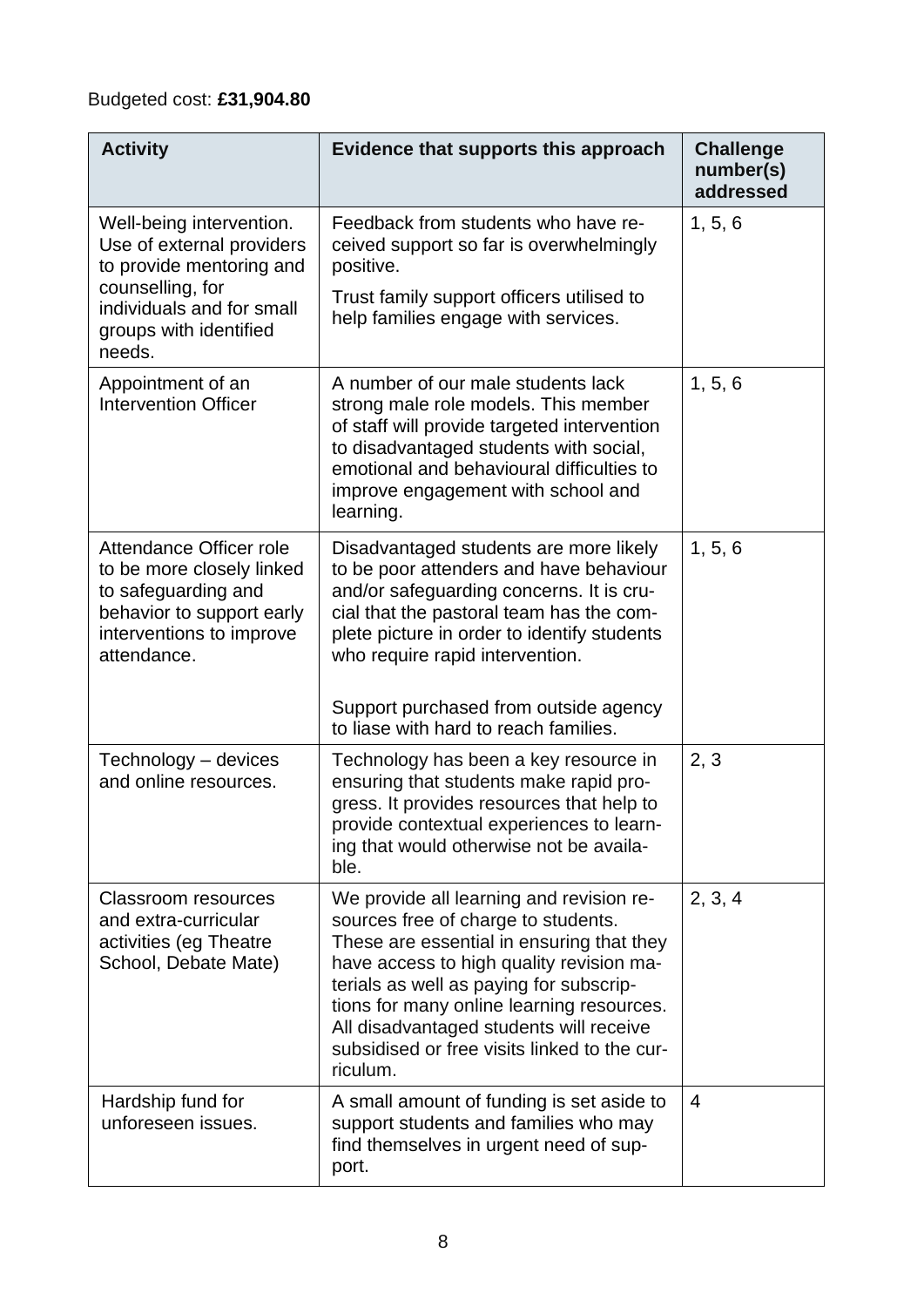|                                | This fund also supports uniform issues,<br>equipment issues and buys into the<br>Sandwell Uniform scheme providing £25<br>in direct funding to PP families. |  |
|--------------------------------|-------------------------------------------------------------------------------------------------------------------------------------------------------------|--|
| <b>School Trips and Visits</b> | All school trips and visits have been pro-<br>vided free of charge to PP students in-<br>cluding transport costs to ensure they are<br>able to engage.      |  |

## **Total budgeted cost: £159,524.00**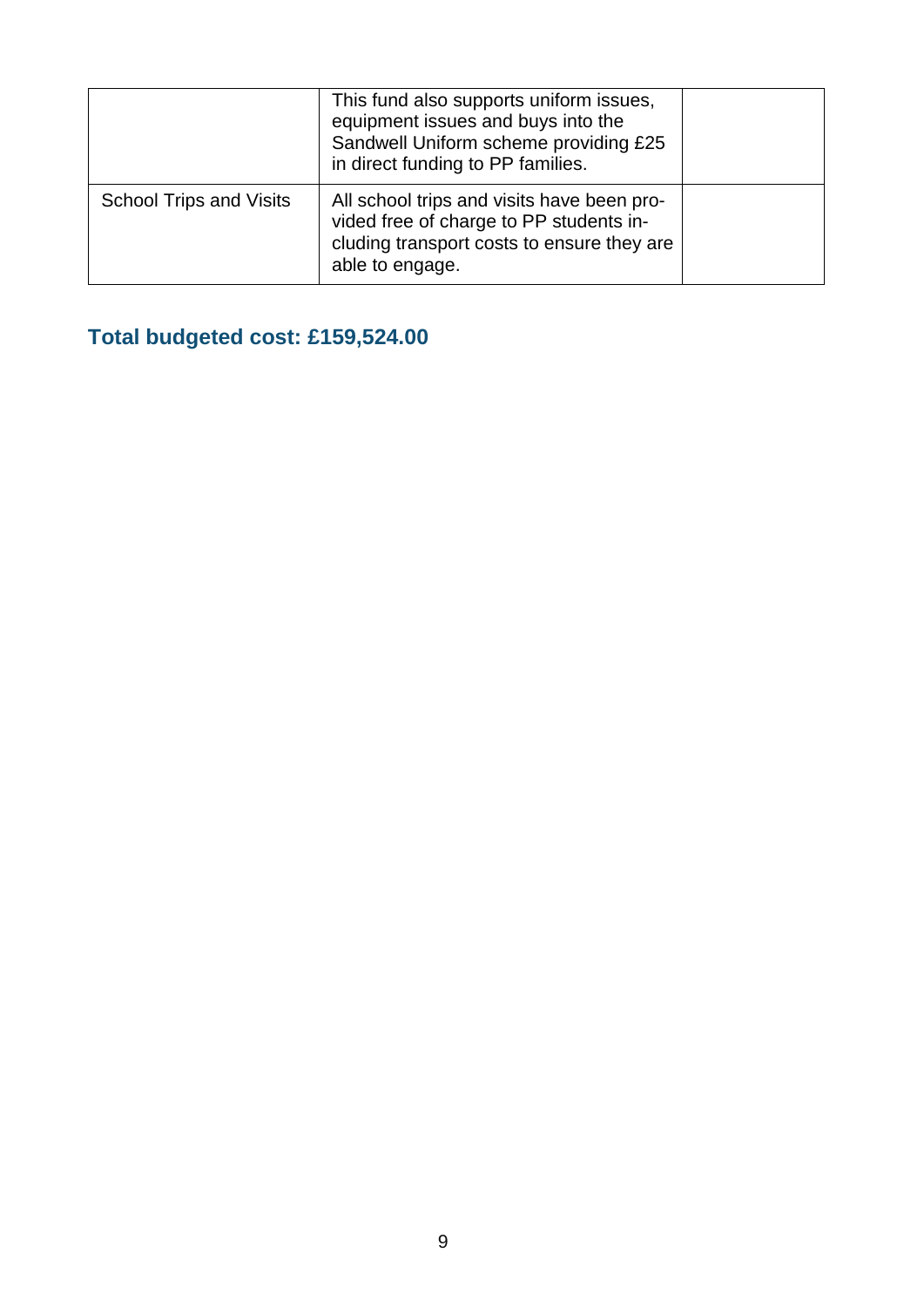# **Part B: Review of outcomes in the previous academic year**

#### **Pupil premium strategy outcomes**

This details the impact that our pupil premium activity had on pupils in the 2020 to 2021 academic year.

Our internal assessments during 2020/21 suggested that the performance of disadvantaged pupils was lower than in the previous year in key areas of the curriculum. We believe that these differences were largely due to the effects of the Covid-19 pandemic.

As evidenced in schools across the country, our disadvantaged students felt the greatest impact of school closures as they were unable to benefit from the pupil premiumfunded teaching, interventions and activities to the degree that we would have wanted. This was mitigated by the extensive support programme that the academy was able to introduce from day 1 of school closure, with teaching immediately moving online and form teachers and pastoral staff regularly checking in with students, via phone, email and a series of home visits.

The Academy provided a device to each student who did not have one at home, in addition to internet access via dongles and ensured that students had paper-based work where required. A number of students classed as vulnerable due to SEN, safeguarding or other needs were invited into the academy and supported through our lockdown provision, where they received academic tuition, pastoral support, regular contact with staff and other students, recreation time and enrichment.

Attendance has been hindered by the COVID pandemic, however we have had strong attendance at our live lessons which began on day one of lockdown. Our attendance is at 94% above the national average of 88%.

Our assessments and questionnaires have demonstrated that student behaviour, wellbeing and mental health were significantly impacted last year, primarily due to COVID-19-related issues. The impact was particularly great for disadvantaged pupils. We used pupil premium funding to provide wellbeing support for all pupils, including Wellbeing

Wednesdays, the introduction and leadership of the Heads Up summer online programme, and targeted interventions where required. We are building on that approach in our new plan.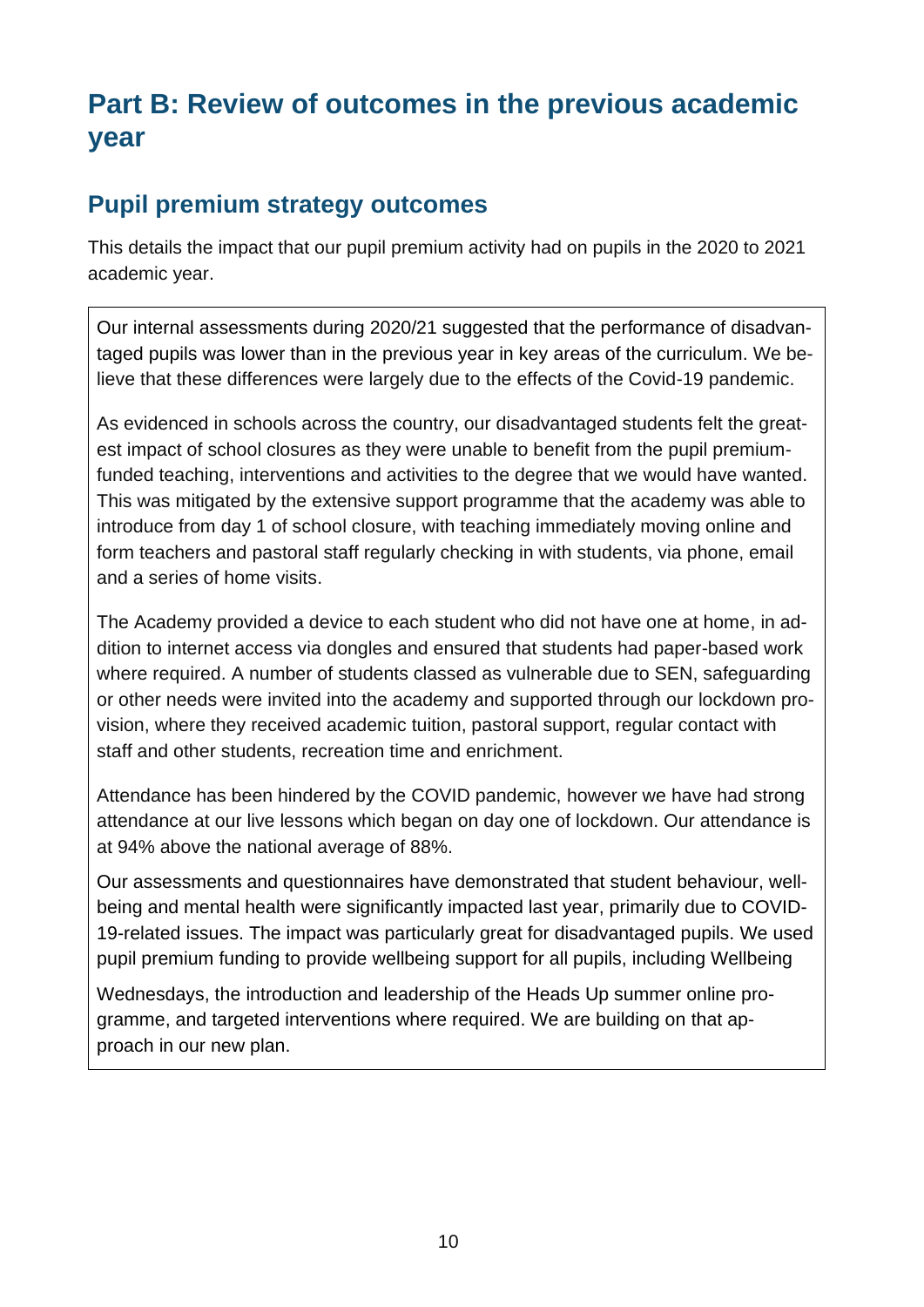# **Externally provided programmes**

| Programme                 | <b>Provider</b>       |
|---------------------------|-----------------------|
| Debate Mate               | Debate Mate           |
| <b>Accelerated Reader</b> | Renaissance Learning  |
| Online tuition            | Tute, NTP             |
| <b>Baseline testing</b>   | <b>GL Assessments</b> |